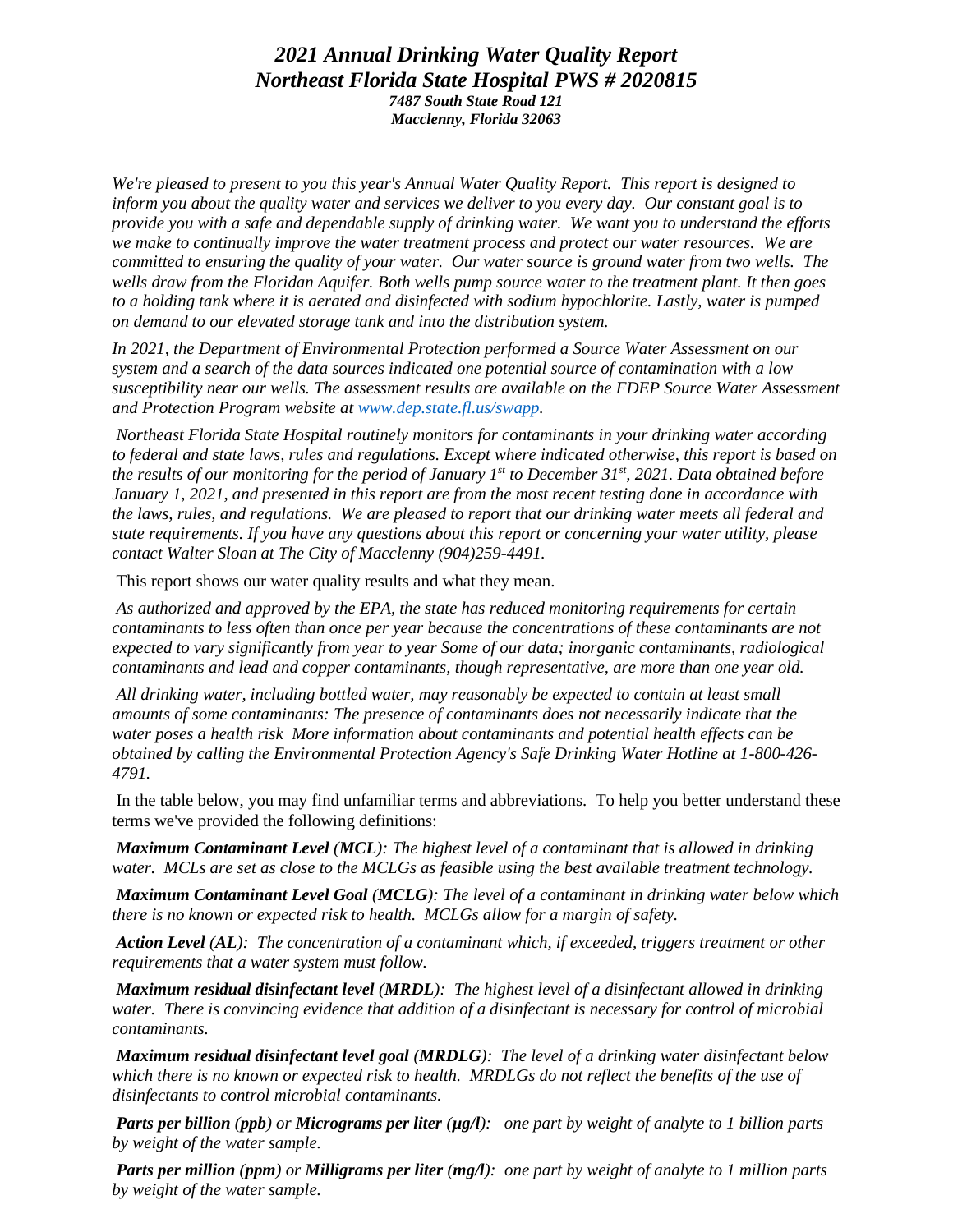| <b>Inorganic Contaminants</b>                        |                                 | Results in the Level Detected column for inorganic contaminants are the highest average at any of the<br>sampling points or the highest detected level at any sampling point, depending on the sampling<br>frequency. |                          |                            |                |                |                                                                                                                                                                                   |  |  |
|------------------------------------------------------|---------------------------------|-----------------------------------------------------------------------------------------------------------------------------------------------------------------------------------------------------------------------|--------------------------|----------------------------|----------------|----------------|-----------------------------------------------------------------------------------------------------------------------------------------------------------------------------------|--|--|
| <b>Contaminant and</b><br><b>Unit of Measurement</b> | Dates of<br>sampling<br>(mo/yr) | <b>MCL Violation</b><br>Y/N                                                                                                                                                                                           | Level<br><b>Detected</b> | Range of<br><b>Results</b> | <b>MCLG</b>    | <b>MCL</b>     | <b>Likely Source of Contamination</b>                                                                                                                                             |  |  |
| Barium (ppm)                                         | 08/2021                         | N                                                                                                                                                                                                                     | 0.0083                   | N/A                        | $\mathfrak{D}$ | $\overline{2}$ | Discharge of drilling wastes; discharge from<br>metal refineries; erosion of natural deposits                                                                                     |  |  |
| Fluoride (ppm)                                       | 08/2021                         | N                                                                                                                                                                                                                     | 0.88                     | N/A                        | 100            | 100            | Discharge from fertilizer and aluminum<br>factories; erosion of natural deposits. Water<br>additive that promotes strong teeth when at<br>optimum levels between 0.7 and 1.3 ppm. |  |  |
| Sodium (ppm)                                         | 08/2021                         | N                                                                                                                                                                                                                     | 15.2                     | N/A                        | N/A            | 160            | Salt water intrusion. leaching from soil                                                                                                                                          |  |  |

| <b>Stage 1 Disinfectants</b>                     |                                 | For chlorine, the level detected is the highest running annual average (RAA), computed quarterly, of<br>monthly averages of all samples collected. The range of results is the range of results of all the<br>individual samples collected during the past year. |                          |                            |              |             |                                                 |  |
|--------------------------------------------------|---------------------------------|------------------------------------------------------------------------------------------------------------------------------------------------------------------------------------------------------------------------------------------------------------------|--------------------------|----------------------------|--------------|-------------|-------------------------------------------------|--|
| Disinfectant and<br><b>Unit of Measurement  </b> | Dates of<br>sampling<br>(mo/yr) | <b>MRDL</b> Violation<br>Y/N                                                                                                                                                                                                                                     | Level<br><b>Detected</b> | Range of<br><b>Results</b> | <b>MRDLG</b> | <b>MRDL</b> | <b>Likely Source of</b><br><b>Contamination</b> |  |
| Chlorine (ppm)                                   | Monthly 2021                    | N                                                                                                                                                                                                                                                                | 0.6375                   | $0.5 - 0.9$                | 4            | 4.0         | Water additive used to<br>control microbes      |  |

| <b>Stage 2 Disinfection By-Products</b>       |                                               |       |                          |                            |             |            |                                                 |  |  |
|-----------------------------------------------|-----------------------------------------------|-------|--------------------------|----------------------------|-------------|------------|-------------------------------------------------|--|--|
| Contaminant and<br><b>Unit of Measurement</b> | Dates of sampling  MCL Violation  <br>(mo/yr) | (Y/N) | Level<br><b>Detected</b> | Range of<br><b>Results</b> | <b>MCLG</b> | <b>MCL</b> | <b>Likely Source of</b><br><b>Contamination</b> |  |  |
| Haloacetic Acids (five)<br>$[HAA5]$ (ppb)     | 07/2021                                       | N     | 4.18                     | N/A                        | NA          | 60         | By-product of drinking water<br>disinfection    |  |  |
| Total trihalomethanes<br>$[THM]$ (ppb)        | 07/2021                                       | N     | 10.3                     | N/A                        | <b>NA</b>   | 80         | By-product of drinking water<br>disinfection    |  |  |

| <b>Lead and Copper (Tap Water)</b>                   |                                            |       |                                     |                                              |             |                      |                                                                                                                 |  |  |
|------------------------------------------------------|--------------------------------------------|-------|-------------------------------------|----------------------------------------------|-------------|----------------------|-----------------------------------------------------------------------------------------------------------------|--|--|
| <b>Contaminant and</b><br><b>Unit of Measurement</b> | Dates of sampling  AL Exceeded <br>(mo/yr) | (Y/N) | 90th<br>Percentile<br><b>Result</b> | No. of sampling<br>sites exceeding<br>the AL | <b>MCLG</b> | AL<br>(Action Level) | <b>Likely Source of Contamination</b>                                                                           |  |  |
| Copper (tap water)<br>(ppm)                          | 07/2020                                    | N     | 0.0206                              |                                              | 1.3         | 1.3                  | Corrosion of household<br>plumbing<br>systems; erosion of natural deposits;<br>leaching from wood preservatives |  |  |
| Lead (tap water)<br>(ppb)                            | 07/2020                                    | N     | 10.7                                | $\Omega$                                     | $\Omega$    | 15                   | Corrosion of household plumbing<br>systems; erosion of natural deposits                                         |  |  |

*If present, elevated levels of lead can cause serious health problems, especially for pregnant women and young children. Lead in drinking water is primarily from materials and components associated with service lines and home plumbing. The Northeast Florida State Hospital is responsible for providing high quality drinking water, but cannot control the variety of materials used in plumbing components. When your water has been sitting for several hours, you can minimize the potential for lead exposure by flushing your tap for 30 seconds to 2 minutes before using water for drinking or cooking. If you are concerned about lead in your water, you may wish to have your water tested. Information on lead in drinking water, testing methods, and steps you can take to minimize exposure is available from the Safe Drinking Water Hotline or at http://www.epa.gov/safewater/lead.*